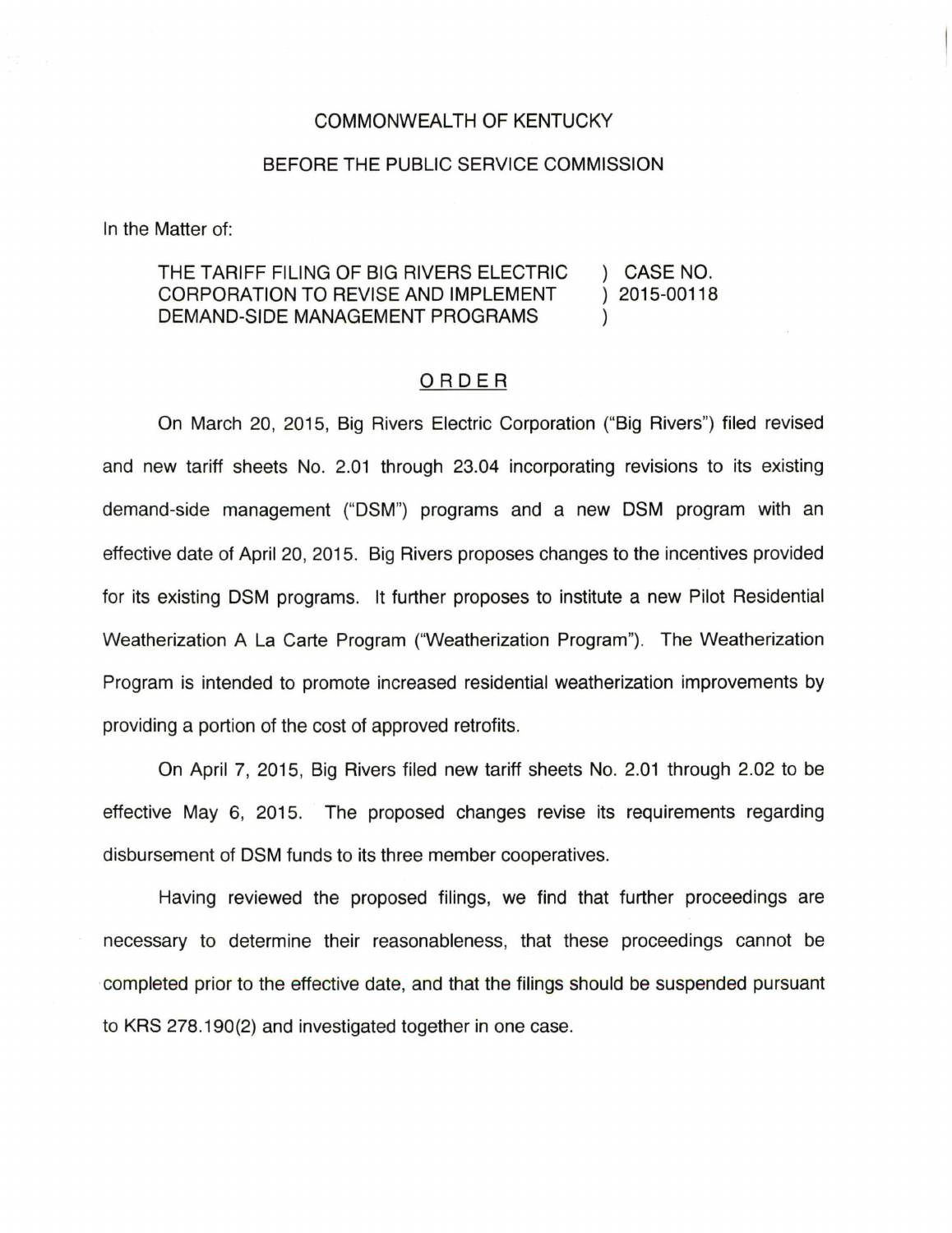IT IS THEREFORE ORDERED that:

1. This proceeding is established to investigate the reasonableness of Big Rivers' March 20, 2015 and April 7, 2015 tariff filings.

2. Big River's proposed tariff No. 27, Sheet Nos. 2.01 through 23.04, as filed on March 20, 2015, and April 7, 2015, are suspended for five months from April 20, 2015, up to and including September 19, 2015.



**ATTES** ve Director